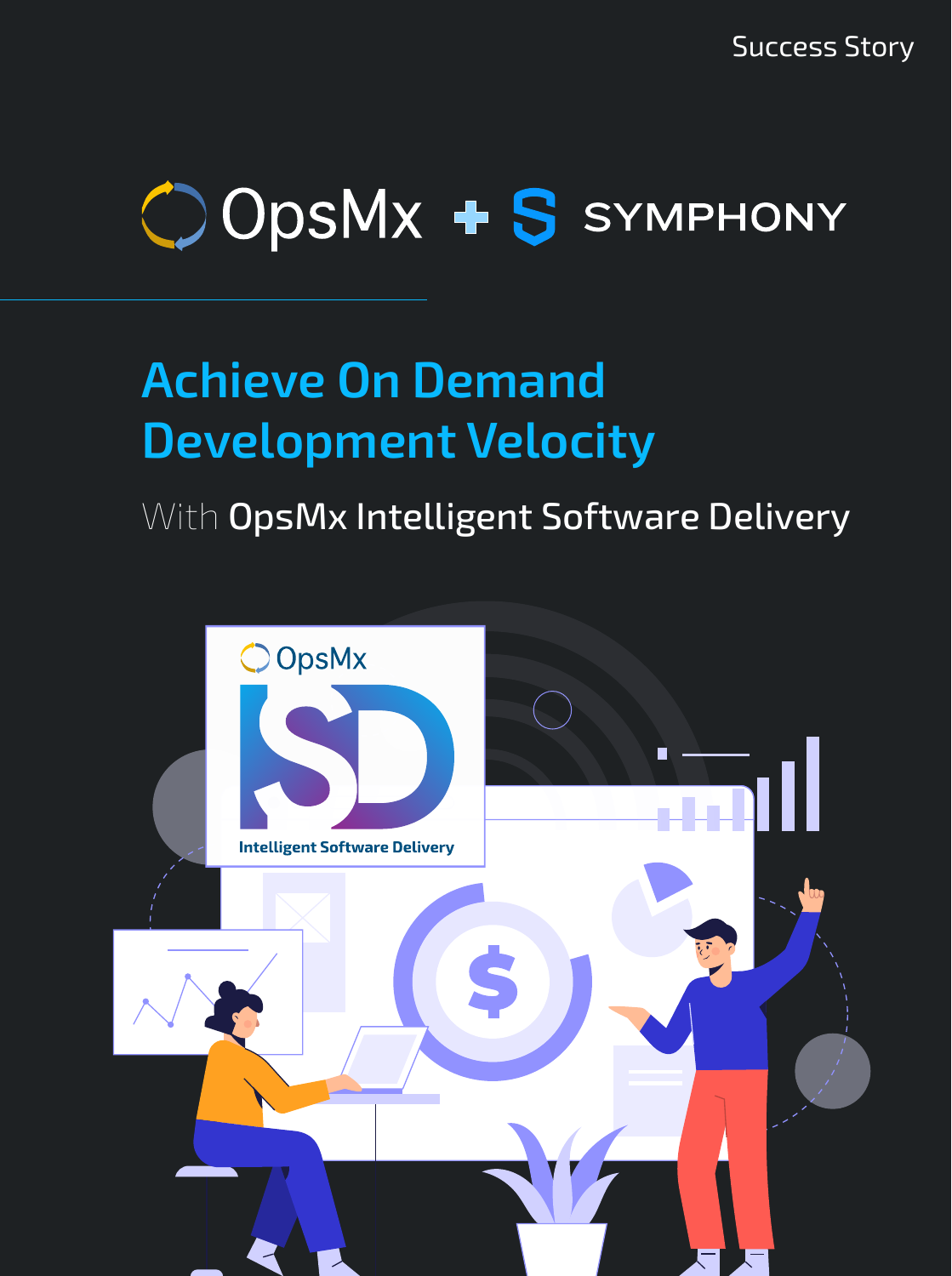### **About Symphony**

Symphony is a unicorn that offers a highly secure and scalable cloud based messaging and collaboration platform for financial institutions of all sizes, with bots and automation to improve everyday workflows.

### **The Challenge**

#### **Quickly deliver innovation to rapidly expanding clientele without compromising on security state of the Symphony took at a state of the Symphony took at**

Symphony provides a collaboration platform for financial institutions that are highly regulated and render services to millions of customers. Meeting these rigorous standards means maintaining the utmost level of security and regulatory compliance.

They were looking to deploy a major update to their platform that will enable a multi-tenant system. This will allow Symphony to allocate dedicated resources for each client to achieve maximum performance.

One pain point is that their existing system uses a CI value stream that creates bottlenecks in achieving maximum performance. Their distributed SaaS platform (with an ever-growing number of pipelines and software delivery environments) increased the burden on human resources and increased infrastructure costs. Maintaining compliance standards with an increased scale of operation was getting difficult.

Any security vulnerability introduced during delivery will cripple business they are supporting. To avoid this, Symphony needed a completely new continuous delivery (CD) solution for both infrastructure and software that they could retrofit into their existing platform.

Symphony needed everything delivered within 90 days and chose OpsMx to solve the following challenges.

least one day to onboard new customers.

**Continuous** Delivery processes were not mature.

Symphony only had 90 days to transform their software delivery process.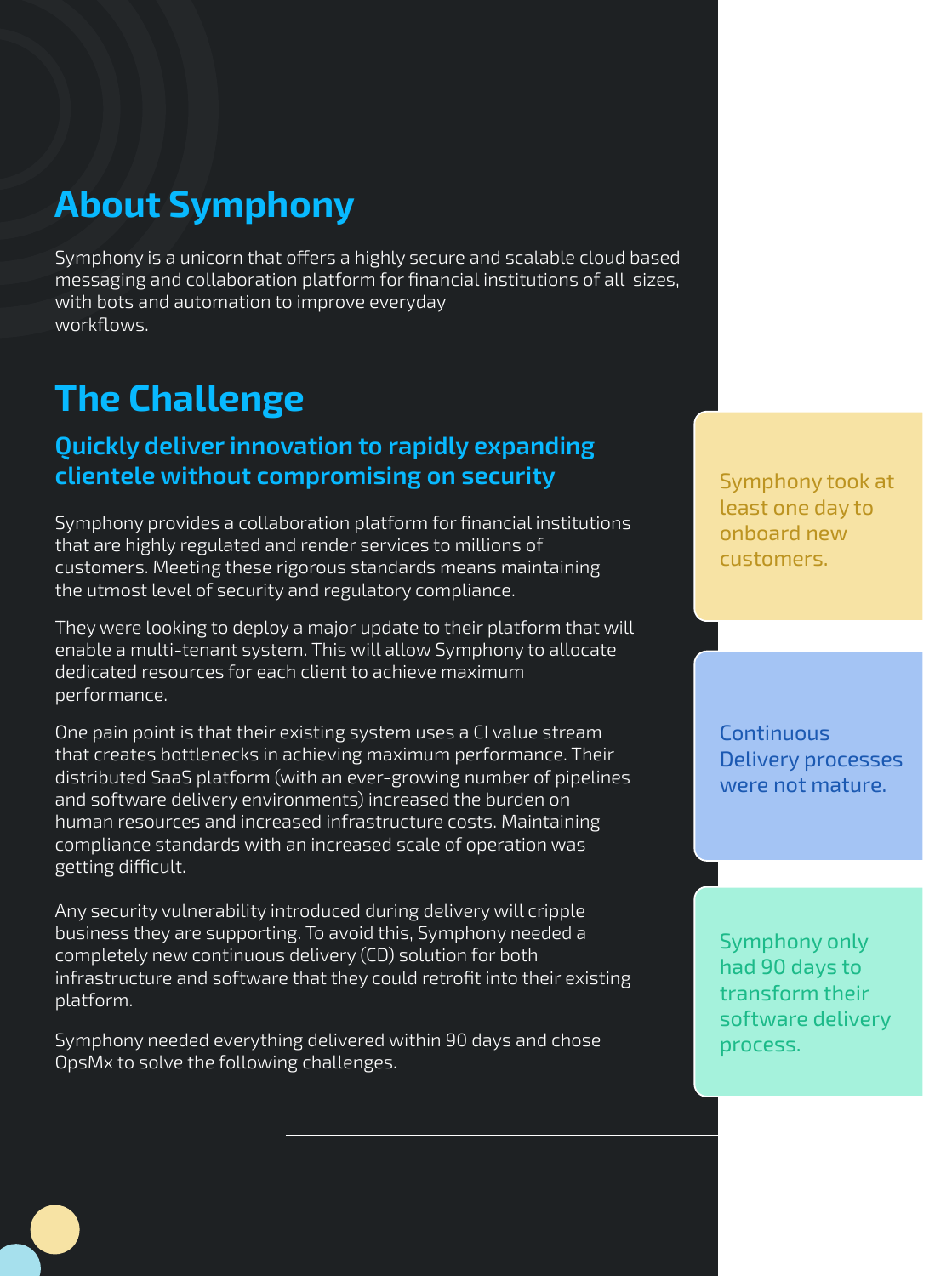#### **Need for an Agile Infrastructure**

Symphony applied changes to the production system using manual steps and complex scripts on Terraform. Idling systems were hard to manage and inflated costs. Finally, the process for deploying new infrastructure to onboard new customers needed to be shortened and simplified.

#### **Diverting from Core Expertise**

Symphony was considering open-source software to resolve issues, but that would have forced them to allocate key resources to building something from scratch. Another option was building a Blue-Green deployment strategy and a central dashboard with granular control over the pipeline. Unfortunately, the luxury of extra time and resources was not at their disposal.

*OpsMx enables our customers to keep delivering value to their customers without having to worry about release and compliance risk.* 

They needed a curated, bespoke product delivered with limited time and resources.

### **Need for a Hardened CD Platform with Security Features**

#### *Security and complete confidentiality are in our DNA*

#### Ravi Varanasi, SVP of Engineering at Symphony.

To attain higher velocity of deployments, Symphony needed to rebuild the process of secure software delivery. Everything from access to authorization, certificates management to audit, and from internal system communication to external integrations needed a flexible framework.

The expectation was to put together a verification check throughout the delivery process that provided deep insight into risks, informing approvals, and maintaining velocity.

#### **Meeting Demands of the Business**

Moving changes from development, to test, and finally to production was complex. Tenant Infra deployment was not keeping pace with needs and clients had to wait for their product. With expanding pipelines, SREs were burdened with troubleshooting, and this increased triage time as well. To tackle the problem instantly, they needed a platform that guided the SREs to the problem area rather than wasting their time on troubleshooting the source of the problem.

> *"Isn't solving the issue more fun than finding where the fault is?"*

No compromise on security

SREs are expensive and work satisfaction means a reduction in menial tasks was necessary.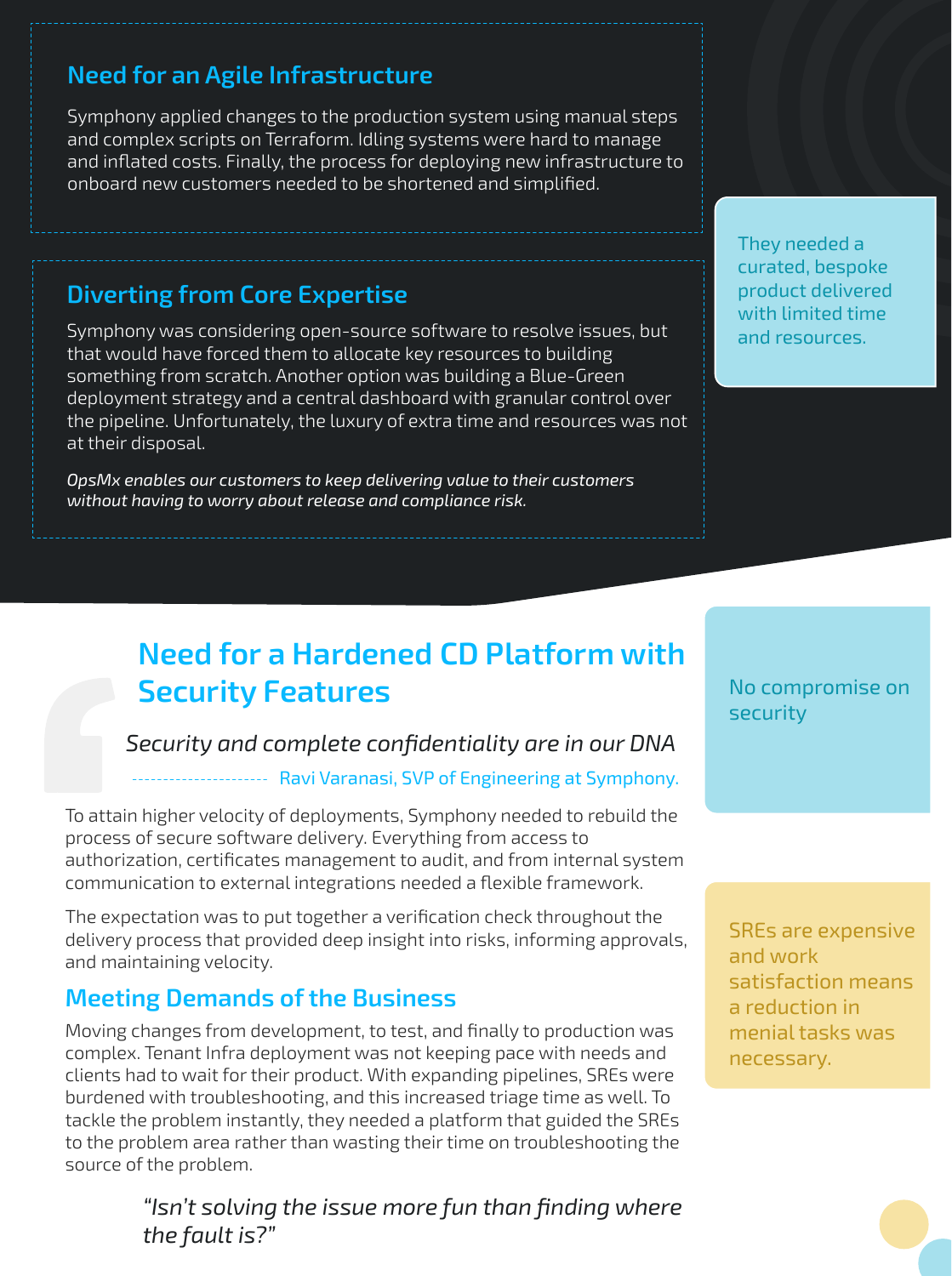### **Why Symphony was drawn to OpsMx**

#### **OpsMx ISD Platform: The One-stop Solution for Symphony**

OpsMx ISD is a modern continuous delivery platform designed to increase speed of delivery safely and securely without human intervention. Symphony chose OpsMx to build their platform of choice because OpsMx has the expertise and proven mettle. With limited time, they trusted OpsMx to complete the transformation.

Symphony needed to set up loops with variable targets, but it wasn't inherently possible because the Spinnaker model is a declarative pipeline workflow. Managing a fleet of target deployments would have been a nightmare without solving this issue with Spinnaker.

The expertise of OpsMx enabled Symphony to overcome this roadblock to create custom stages. They took in a set of targets and invoked preDconfigured pipelines for respective targets. Each target received its own delivery pipeline instance and could be rerun independently or rolled back. All targets were treated as one set with "all or nothing" or "independent" tags for determining overall success/failures. In addition, execution of several parallel items enabled continue/stop actions on failure.

The intricate level of customization offered by OpsMx and the extensibility of ISD ensured that the OpsMx platform could be easily retrofitted into Symphony's existing system. An added intelligence layer named Autopilot eradicated the problems that SREs were facing. The platform removed the burden on SREs and front-end support teams, ensuring maximum customer satisfaction.

In depth source code customization of Spinnaker for bespoke requirements.

OpsMx assures a retrofit on any existing platform under the sun.

### **OpsMx Delivered Innovation with Trust and Reliability**

#### **Automated Onboarding of new Tenant**

Symphony automated their entire end-to-end CI/CD process using the OpsMx ISD Platform. With the help of target blueprints, they were able to automate pipelines from code commit to production deployments. The blueprints ensure that pipelines are replicated with the click of a button to onboard a new customer. This allowed Symphony to reduce the time to onboard new clients by 98%. It takes just 10 minutes to get the infrastructure and platform ready for the client.

As Symphony continuously increases the number of services provided to customers, these automated pipelines with granular control ensure safety and security.

*More time for developers to ponder and innovate*

*On-boarding time reduced from* 

> **One day to 10 Minutes**

Optimization of resource utilization saved capital.